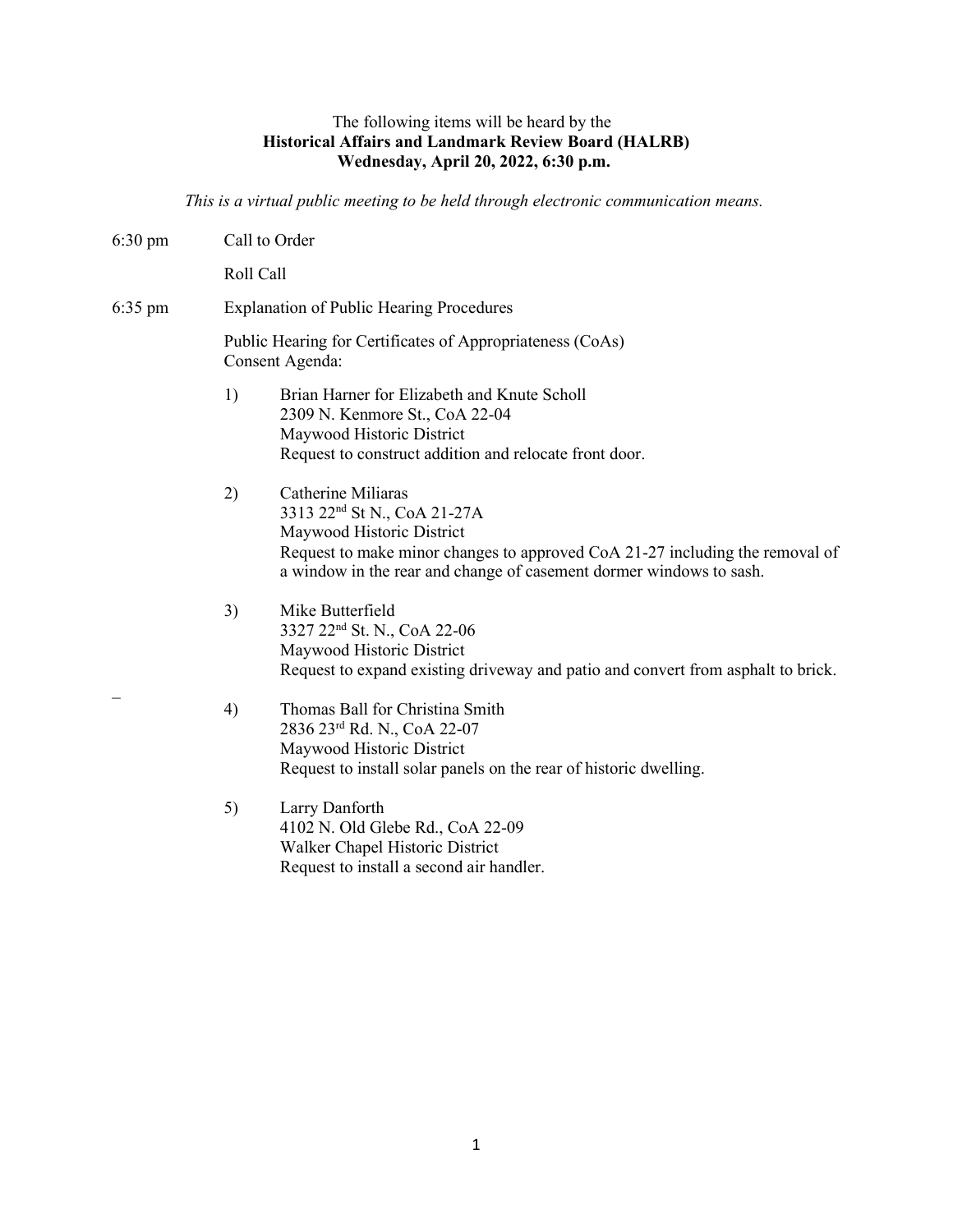|                   | Public Hearing for Certificates of Appropriateness (CoAs)<br>Discussion Agenda:                                                                                                                                                 |
|-------------------|---------------------------------------------------------------------------------------------------------------------------------------------------------------------------------------------------------------------------------|
| $6:45 \text{ pm}$ | Ellen Greer<br>1)<br>3600 22 <sup>nd</sup> St. N., CoA 22-08<br>Maywood Historic District<br>Request to expand patio, driveway and walkway, and move existing picket fence.                                                     |
| $7:00 \text{ pm}$ | Maria and David Greene<br>2)<br>2204 N. Kenmore Street, CoA 22-02<br>Maywood Local Historic District<br>Request to replace 14 wood windows with new wood windows.                                                               |
| $7:20$ pm         | Administrative CoAs:*<br>*Historic Preservation Program staff approved these ACoAs administratively. These<br>permits are listed for informational purposes only and will not be discussed during the<br><i>public hearing.</i> |
|                   | 1)<br>Mr. Pavlidis<br>3221 Old Dominion Dr.<br>Maywood Local Historic District<br>Approval to install 8'x10' prefabricated shed.                                                                                                |
|                   | 2)<br>Mr. Paurys<br>2111 N. Irving St.<br>Maywood Historic District<br>Approval to repair existing retaining wall in-kind and add stone veneer.                                                                                 |
|                   | Ms. Perfetti<br>3)<br>2907 23rd St N.<br>Maywood Historic District<br>Approval to install new Mitsubishi mini-split system in rear of property.                                                                                 |
| $7:20$ pm         | Historic Marker Review: Mount Salvation Cemetery                                                                                                                                                                                |
| $7:40 \text{ pm}$ | Chairman's Report                                                                                                                                                                                                               |
|                   | <b>Staff Report</b>                                                                                                                                                                                                             |
| $8:05$ pm         | Adjournment                                                                                                                                                                                                                     |

## **HOW TO VIEW AND PARTICIPATE**

This meeting will be held through electronic communication means in compliance with the Code of Virginia and Arlington County's Continuity of Operations Ordinance. The meeting will be open to virtual attendance by the public and closed to in-person attendance.

- Board members, staff, applicants, and public testimony will be hosted by teleconference/ videoconference via Microsoft Teams. Participants will receive an email with further instruction.
- The meeting can be viewed online with closed captioning from the link available on the [Commission's webpage at arlingtonva.us.](https://www.arlingtonva.us/Government/Commissions-and-Advisory-Groups/Historical-Affairs-Landmark-Review-Board)